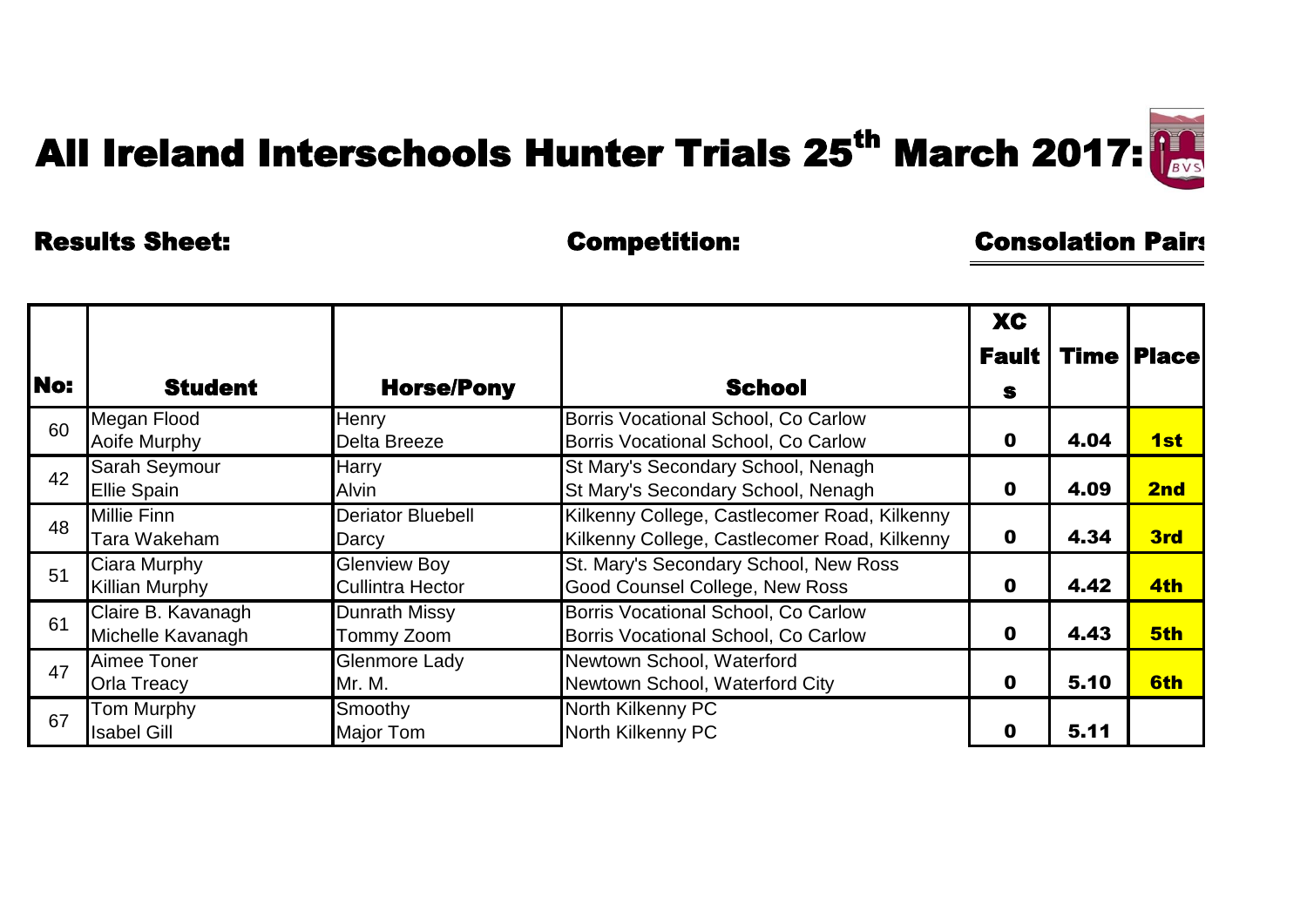| 65 | <b>Bernard Leahy</b>  | <b>Rivier</b>           | Scarteen PC                                  |    |      |
|----|-----------------------|-------------------------|----------------------------------------------|----|------|
|    | <b>David Russell</b>  | Gunner Go               | Scarteen PC                                  | 5  | 3.41 |
| 56 | Ella Byrne            | Paulbeg Cointreau       | Coláiste Bhríde, Carnew, Co Wicklow          |    |      |
|    | Rachel D'Arcy         | Jessie                  | Coláiste Bhríde, Carnew, Co Wicklow          | 5  | 3.48 |
| 62 | Leah Ross             | <b>Beyond Precision</b> | Newbridge College, Kildare                   |    |      |
|    | Niamh Flinter         | <b>Classie Lass</b>     | Newbridge College, Kildare                   | 5  | 4.03 |
| 64 | Ellen Ronan           | Tír na nÓg              | <b>Wexford Hunt</b>                          |    |      |
|    | Aoife Woods           | Mol The Wol             | <b>Wexford Hunt</b>                          | 5  | 4.29 |
| 40 | <b>Rachel Kelly</b>   | <b>Bobbing Robin</b>    | Ardscoil na Trionóide, Athy                  |    |      |
|    | Paul Kehoe            | Gail                    | Ardscoil na Trionóide, Athy                  | 5  | 4.32 |
| 66 | <b>Kate Hayes</b>     | Joey                    | Scarteen PC                                  |    |      |
|    | Nano McCarthy         | Luigi                   | Scarteen PC                                  | 5  | 4.32 |
| 68 | Róisín Mangan         | <b>Rockstar Diamond</b> | East Glendalough School, Co Wicklow          |    |      |
|    | <b>Catriona Doyle</b> | <b>Garryfine Cross</b>  | Coláiste Bhríde, Carnew, Co Wicklow          | 5  | 4.35 |
| 53 | <b>Rachel Doyle</b>   | 101 Dalmations          | Borris Vocational School, Co Carlow          |    |      |
|    | <b>Grainne Harris</b> | Chappy                  | Borris Vocational School, Co Carlow          | 5  | 4.47 |
| 39 | Emma Carton           | <b>Bobbing Robin</b>    | <b>Gorey Community School</b>                |    |      |
|    | <b>Sarah Dunne</b>    | Watson                  | <b>Gorey Community School</b>                | 5  | 4.51 |
| 58 | Eamon Kavanagh        | PJ                      | Borris Vocational School, Co Carlow          |    |      |
|    | Jack O' Leary         | My Valley Lass          | Borris Vocational School, Co Carlow          | 10 | 4.20 |
| 45 | <b>Stephen Cahill</b> | <b>Saoirse</b>          | Duiske College, Co. Kilkenny                 |    |      |
|    | <b>Seamus Clear</b>   | Alex                    | Duiske College, Co. Kilkenny                 | 10 | 4.28 |
| 49 | Amy Douglas           | Mr Sparks               | Kilkenny College, Castlecomer Road, Kilkenny |    |      |
|    | <b>Kate Collins</b>   | <b>Thornfield Robin</b> | Kilkenny College, Castlecomer Road, Kilkenny | 10 | 6.18 |
| 69 | Lua McCarthy          | Caim Hill               | <b>Scarteen PC</b>                           |    |      |
|    | Siobhan Hayes         | Back & Front            | Scarteen PC                                  | 20 | 4.54 |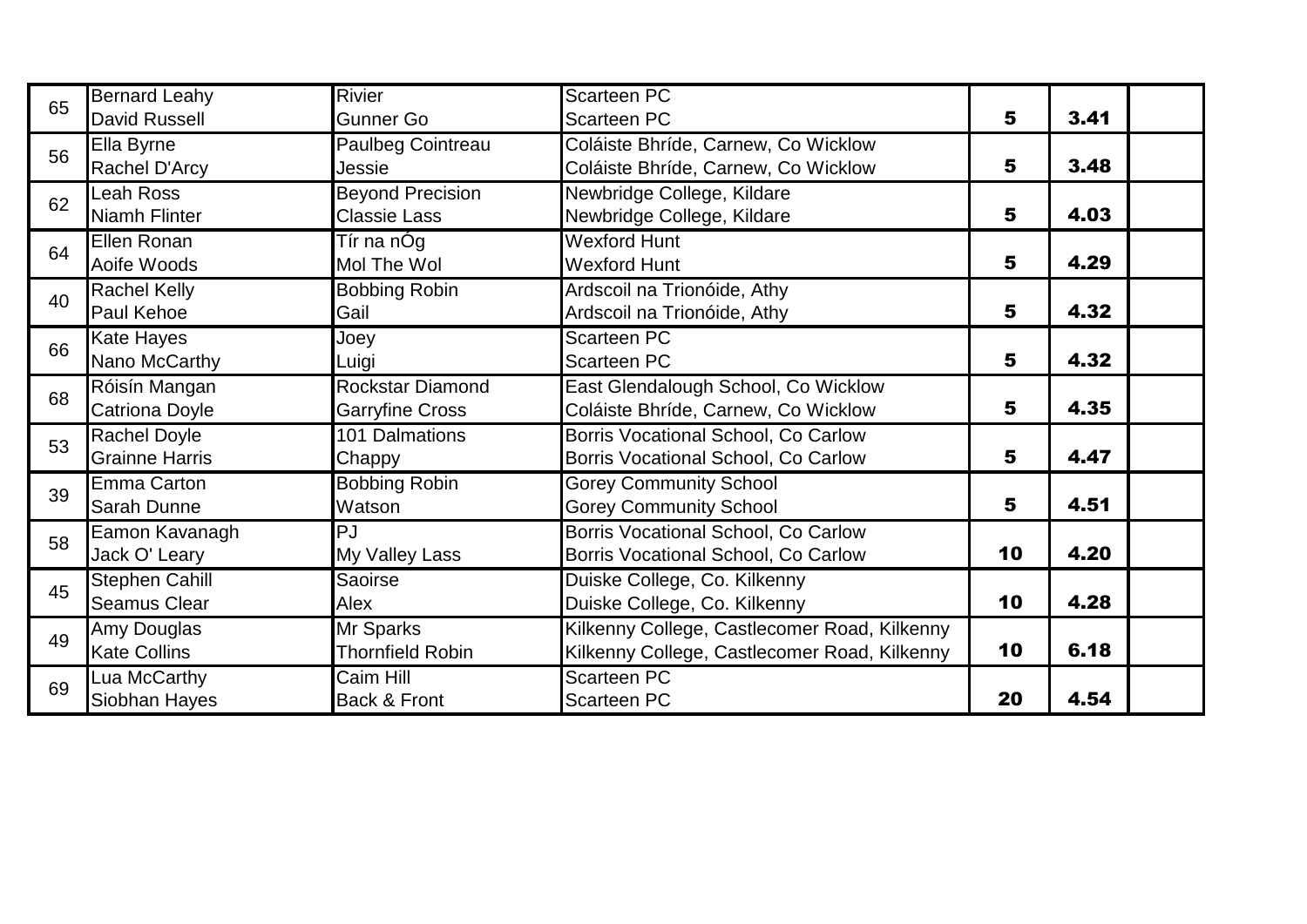| 44 | <b>Ava Chamney</b><br><b>Craig Chamney</b>      | Tommy<br>Reilly                              | Kilkenny College, Castlecomer Road, Kilkenny<br>Kilkenny College, Castlecomer Road, Kilkenny | 30  | 5.07  |  |
|----|-------------------------------------------------|----------------------------------------------|----------------------------------------------------------------------------------------------|-----|-------|--|
| 46 | Siobhan Ryan<br><b>Hannah Murphy</b>            | <b>Celtic Touch</b><br>Murty                 | Borris Vocational School, Co Carlow<br>Borris Vocational School, Co Carlow                   | Е   | ----- |  |
| 59 | <b>Holly Hutchinson</b><br><b>Grace Jackson</b> | Arizona<br>Kelly's Moyanna                   | Kilkenny College, Castlecomer Road, Kilkenny<br>Kilkenny College, Castlecomer Road, Kilkenny | Е   | 4.43  |  |
| 63 | <b>Megann Ferry</b><br>Anna May Dwan            | <b>Perfect Puzzel</b><br>Daithi              | Donegal Cats<br>Donegal Cats                                                                 | Е   | 4.45  |  |
| 54 | Amy Mulrooney<br><b>Ruth Cassin</b>             | <b>Mister Gucci</b><br><b>Bob</b>            | Coláiste Pobail Osraí, Kilkenny<br>Kilkenny College, Castlecomer Road, Kilkenny              | Е   | 5.17  |  |
| 55 | <b>Ellen Kelly</b><br><b>Avril Kelly</b>        | Quantum Qt<br>Our Lily                       | St. Leo's College, Carlow<br>St. Leo's College, Carlow                                       | Е   | 4.55  |  |
| 50 | Laura Ryan<br>Ciara Kelly                       | Karna Jewel<br><b>Judy Sunshine</b>          | <b>Ursuline Convent, Thurles</b><br><b>Ursuline Convent, Thurles</b>                         | Е   | 3.52  |  |
| 57 | Cian Byrne<br><b>Martha Dunne</b>               | Louggerald Billybob<br>Peperds Castle Donnie | FCJ Bunclody, Co. Wexford<br>FCJ Bunclody, Co. Wexford                                       | Е   | 4.33  |  |
| 52 | <b>Emily Laffan</b><br><b>Kate Foley</b>        | <b>Smokey Rock</b><br>Rockmount Hannah       | St. Declan's, Kilmacthomas, Waterford<br>St. Declan's, Kilmacthomas, Waterford               | W/D | W/D   |  |